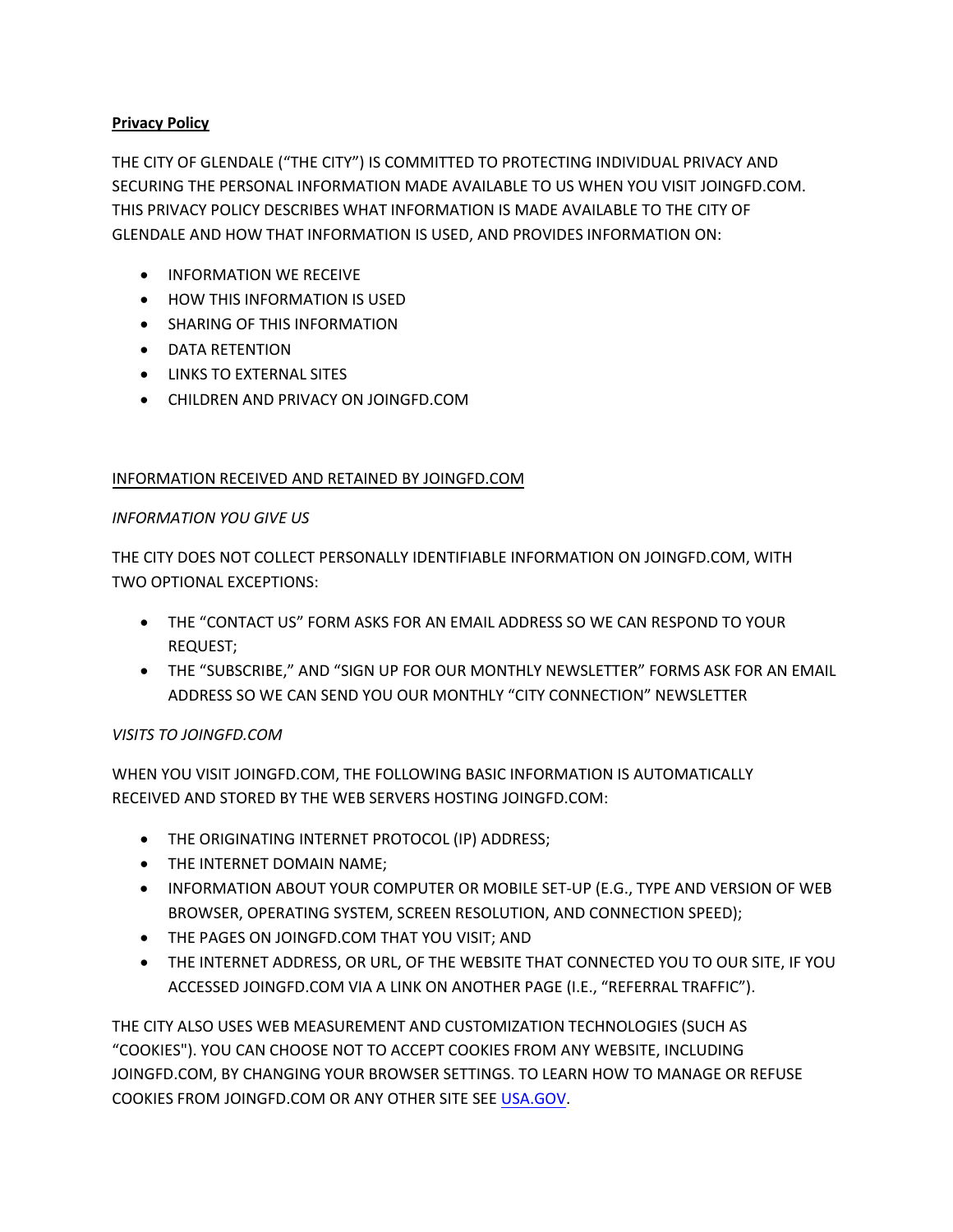## *EMAIL SUBSCRIPTIONS*

IN ORDER TO MANAGE CITY EMAIL SUBSCRIPTION LISTS, WE RETAIN THE EMAIL ADDRESS OF OUR EMAIL SUBSCRIBERS, LOGS OF EMAILS WE SEND, AND AUTOMATICALLY GENERATED EMAIL DATA USED TO IMPROVE OUR EMAIL COMMUNICATIONS. THIS AUTOMATICALLY GENERATED EMAIL DATA (GENERATED THROUGH SIMPLE TOOLS SUCH AS "PIXEL TAGS" AND LINK REDIRECTS) INCLUDES:

- THE RECIPIENT'S EMAIL CLIENT;
- WHETHER THE EMAIL WAS OPENED;
- **IF A LINK IN THE MESSAGE WAS CLICKED;**
- WHETHER AN EMAIL WAS DELIVERED;
- IF THE EMAIL WAS FORWARDED; AND
- **•** IF THE EMAIL WAS PRINTED.
- IF, AT ANY TIME, YOU WISH TO STOP RECEIVING OUR MESSAGES, SIMPLY CLICK ON THE "UNSUBSCRIBE" LINK AT THE BOTTOM OF EACH EMAIL MESSAGE.

## HOW INFORMATION IS USED

IF YOU CHOOSE TO PROVIDE US WITH INFORMATION, WE MAY USE THAT INFORMATION TO CONTACT YOU, RESPOND TO YOUR MESSAGE, OR PROVIDE YOU THE INFORMATION OR SERVICES YOU REQUESTED. IN ORDER TO SERVE YOU BETTER, WE MAY ANALYZE MULTIPLE SOURCES OF DATA YOU HAVE PROVIDED (FOR EXAMPLE, TO LOOK UP WHETHER YOU PREVIOUSLY CONTACTED THE CITY ABOUT THE SAME TOPIC SO THAT WE DO NOT SEND YOU A DUPLICATIVE RESPONSE).

WE MAY USE AUTOMATICALLY GENERATED DATA FOR STATISTICAL ANALYSIS TO ASSESS, FOR EXAMPLE, WHAT INFORMATION IS OF INTEREST TO USERS, TECHNICAL DESIGN SPECIFICATIONS, AND SYSTEM PERFORMANCE. THIS ALLOWS US TO MAKE GENERAL IMPROVEMENTS TO OUR SITE AS WELL AS TO OFFER TAILORED CONTENT TO OUR RESIDENTS.

#### SHARING OF THIS INFORMATION

THE CITY USES A THIRD-PARTY ANALYTICS PROVIDER (CURRENTLY GOOGLE ANALYTICS) TO ANALYZE DATA FROM COOKIES. THE THIRD-PARTY ANALYTICS PROVIDER DOES NOT RECEIVE PERSONALLY IDENTIFIABLE INFORMATION THROUGH THESE COOKIES. PLEASE REVIEW GOOGLE ANALYTICS' [PRIVACY](http://www.google.com/intl/en/analytics/privacyoverview.html)  [POLICY](http://www.google.com/intl/en/analytics/privacyoverview.html) FOR ADDITIONAL INFORMATION.

WE DO NOT USE OR SHARE YOUR INFORMATION FOR COMMERCIAL PURPOSES AND, EXCEPT AS DESCRIBED ABOVE, WE DO NOT EXCHANGE OR OTHERWISE DISCLOSE THIS INFORMATION.

#### DATA RETENTION